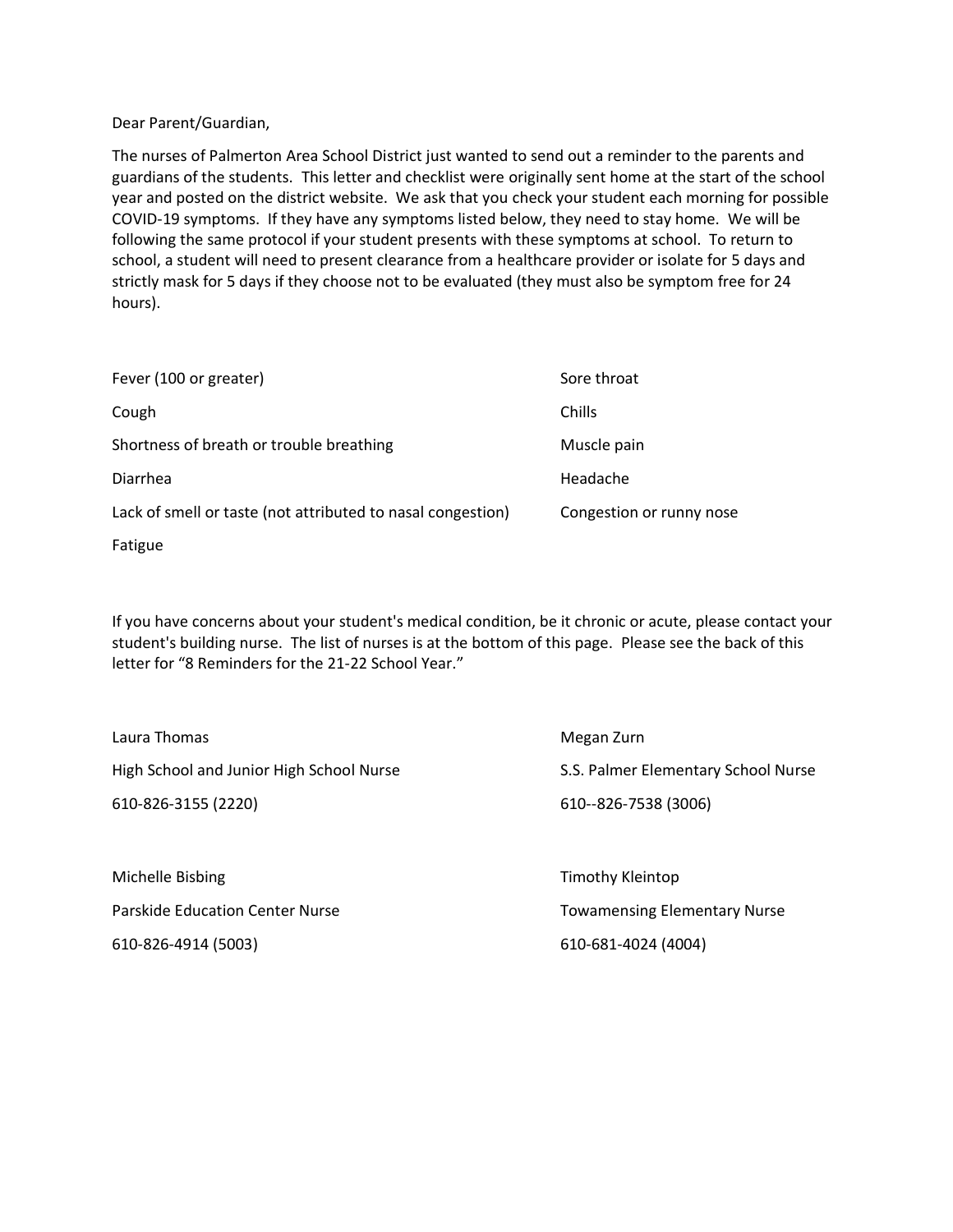## 8 Reminders for the 21-22 School Year

- 1. REINFORCE HAND HYGIENE. Teach your student to sing their ABCs or have them count for at least 20 seconds, and ensure they wash the front, back, in between their fingers and wrists.
- 2. Please make sure your student keeps a mask in their book bag. A mask will be required if they need to visit the nurse's office.
- 3. PURCHASE A THERMOMETER. Check your student's temperature every morning. If 100 or higher, they **must** stay home. Please contact your student's healthcare provider.
- 4. UPDATE IMMUNIZATIONS. Immunizations are required upon entering school  $(K/1)$ ,  $7<sub>th</sub>$ , and  $12<sup>n</sup>$  grades. Contact your student's healthcare provider for an appointment. Immunizations may also be obtained through the Department of Health (877-PA-HEALTH).
- 5. CHANGE AEROSOLIZED MEDICATION. Nebulizer and inhalers without a chamber cannot be administered in school. Speak with your student's healthcare provider to obtain the proper equipment and to update the "Asthma Action Plan".
- 6. PURCHASE REUSABLE WATER BOTTLE. Water fountains will not be in service.
- 7. VERIFY/UPDATE EMERGENCY CONTACTS. If your student presents with COVID-19 like symptoms, they will be placed in an isolation room and will need to be picked up **immediately**. Please ensure that a contact can be reached at any given time.
- 8. STAY INFORMED. Educate yourself from reliable resources such as the CDC and the Pennsylvania Department of Health.

If you have questions about the possibility of needing COVID-19 testing, you may contact either 1-866-STLUKES (option 7) or 1-888-402- LVHN.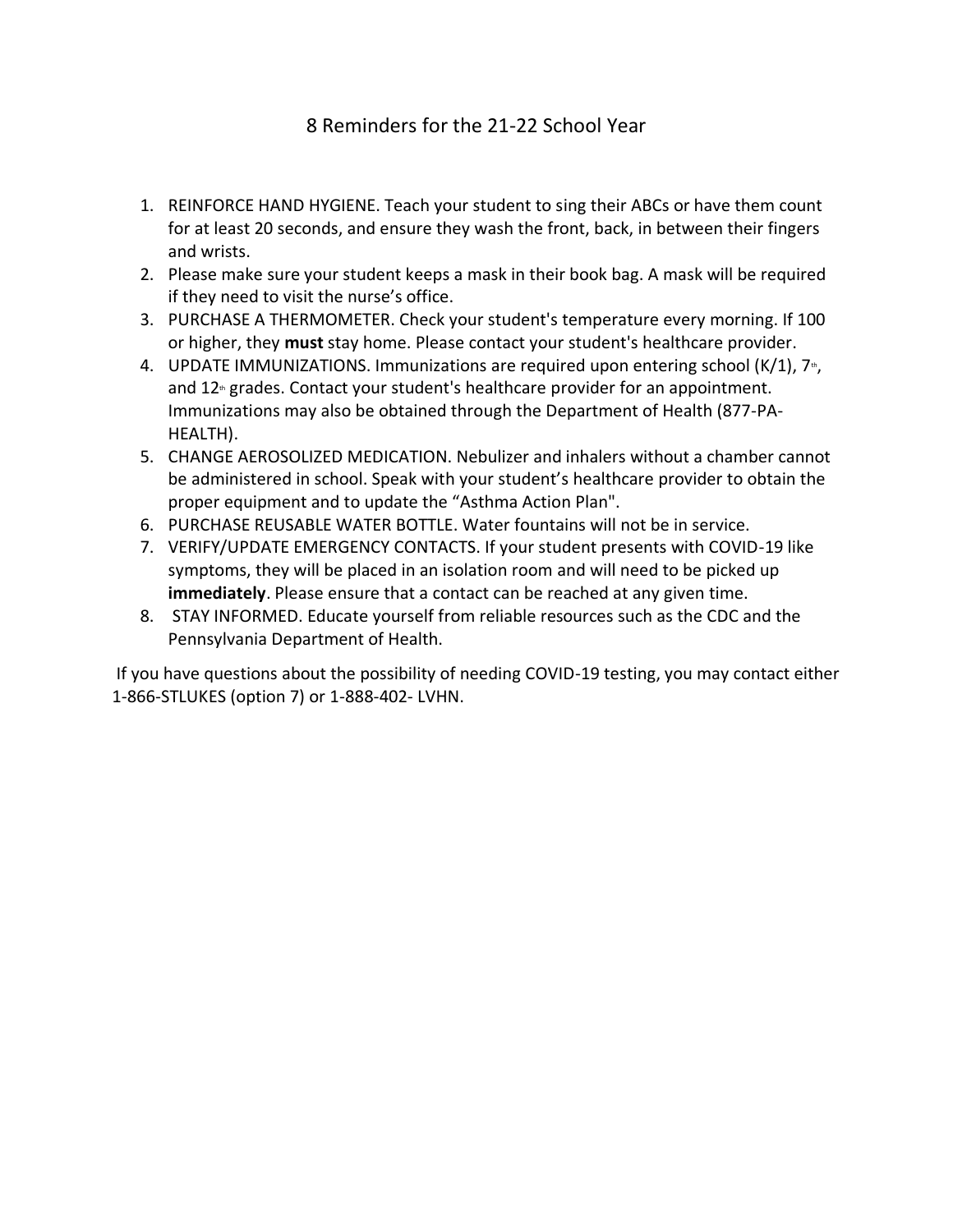## 10 Reminders for the 21-22 School Year

- 1. REINFORCE HAND HYGIENE. Teach your student to sing their ABCs or have them count for at least 20 seconds, and ensure they wash the front, back, in between their fingers and wrists.
- 2. REINFORCE 6 FEET OF DISTANCE. Measure the distance on the floor. Consider temporarily laying pieces of paper down for a visual reminder.
- 3. REINFORCE PUTTING MASK ON/OFF. Your student will be required to wear a mask on the bus, entering school, within the hallways and class. Teach them not to touch the inside of their mask when taking it off.